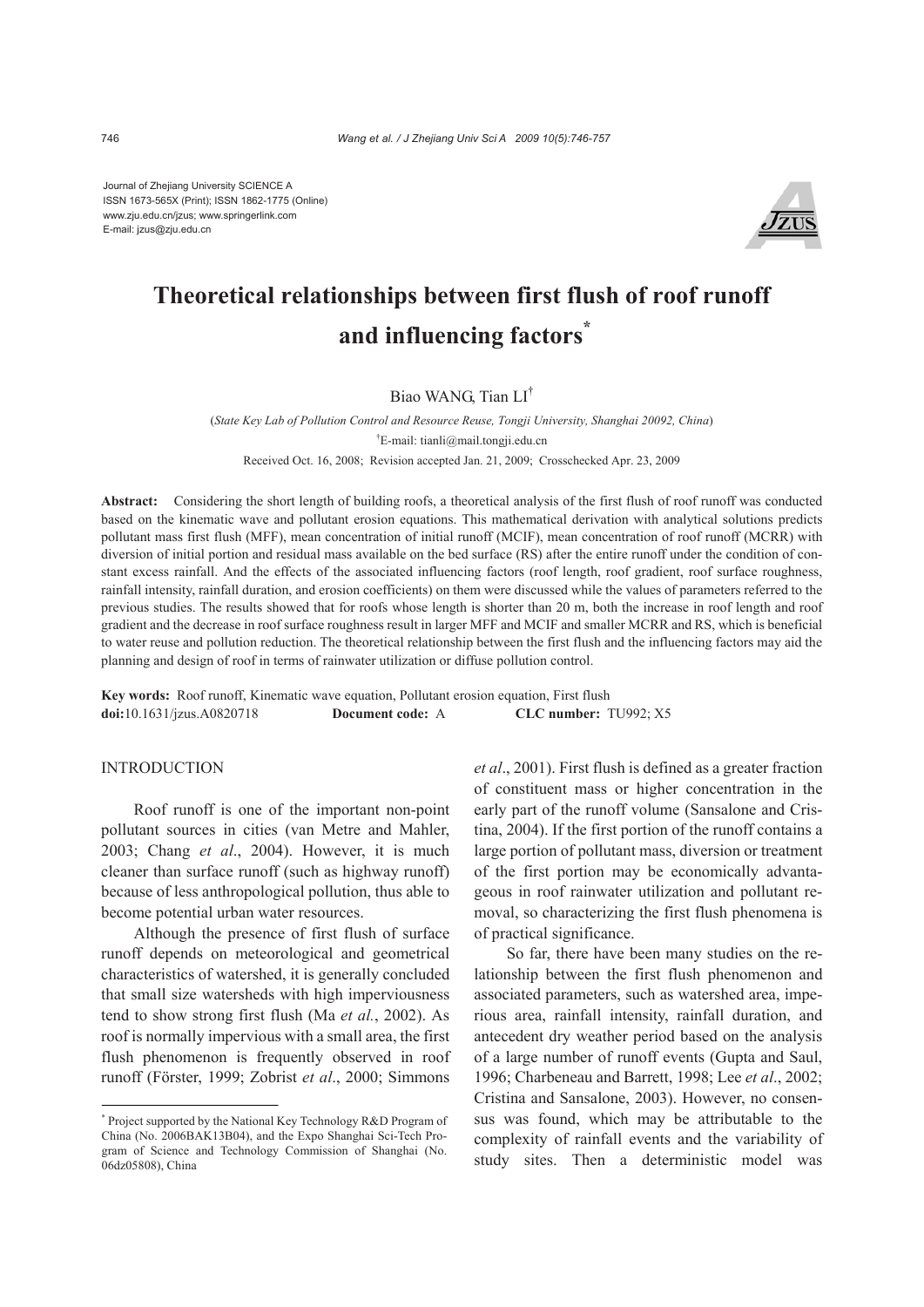developed (Kang *et al.*, 2006), which successfully predicted the variation course of pollutant concentrations of storm runoff. Then the researchers discussed the application of the model to the first flush design. In this model, the kinematic wave equation, pollutant erosion equation, and advection-dispersion equation (ADE) were used for the calculation of flow, pollutant erosion rate, and pollutant transport rate, respectively. Among them, ADE has no analytical solution even in idealized situations (such as constant rainfall), so the complex numerical method must be applied.

It is surmised that the deterministic model is also applicable to building roofs, which can be considered as a special kind of ground without infiltration. Moreover, roof has a shorter slope and larger slope gradient, suggesting that the washed pollutants will reach the runoff outlet immediately. Then the pollutant transport plays a minor role in the variation of pollutant concentration at the outlet. In accordance with the above characteristics of a construction roof, by omitting the pollutant transport, a theoretical analysis of the first flush of roof runoff based on constant excess rainfall was done to predict the pollutant mass of the first flush (MFF), the mean concentration of initial runoff (MCIF), the mean concentration of roof runoff (MCRR) with a diversion of initial portion and the residual mass available on the bed surface (RS) after the entire runoff in this study. Finally, the effects of the associated parameters such as slope length, slope gradient, roof roughness coefficients on MFF, MCIF, MCRR, and RS were discussed.

#### METHODOLOGY

The basic principles of the theoretical analysis consist of first flush quantification, the rainfall-runoff model and the pollutant erosion model, which are explained in detail as follows.

#### **First flush quantification**

To quantify the first flush phenomenon, Ma *et al.*(2002) advanced the concept of MFF ratio, which can be defined as follows:

$$
MFF_r = \frac{F_r / F}{V_r / V} = \frac{F_r / F}{r / 100},
$$
 (1)

where  $r$  is the volume percentage of the initial portion to that of the total runoff,  $F_r$  the pollutant load of the first flush, *F* the total pollutant load of the entire runoff,  $V_r$  the volume of the initial portion of runoff, and *V* the total runoff volume.

#### **Rainfall-runoff model**

The kinematic wave equation approximation to the Saint-Venant hydrodynamic equations is frequently applied to the overland flow modeling because the calculation is simple and accurate where the backwater effects and the flow acceleration are not important (Akan *et al.*, 2000; Cristina and Sansalone, 2000; Singh, 2002a; 2002b). In actual rainfall situations, the kinematic wave equation can be solved with the method of characteristics and the lax-wendroff method. However, it offers an exact analytical solution for idealized situations, such as constant excess rainfall. Accordingly, a 1D kinematic wave model considering constant excess rainfall was suggested as follows:

$$
\frac{\partial h}{\partial t} + \left(\frac{\sqrt{S_0}}{n}\right) \frac{\partial h^m}{\partial x} = R,\tag{2}
$$

where *h* is the flow depth (m), *t* the time elapsed since the beginning of the overland flow (s), *m* the constant  $(5/3)$ , *x* the distance along the flow direction (m), *S*<sub>0</sub> the slope gradient, *n* Manning's roughness coefficient of the overland surface, and *R* the excess rainfall  $(mm/h)$ .

Eq.(2) can be solved with the boundary and initial conditions:

$$
h(0,t)=0, t\geq 0,
$$
\n(3)

$$
h(x,0)=0, 0 \le x \le L,\tag{4}
$$

where *L* is the slope length (m).

Assuming that the duration of constant excess rainfall is  $T_R$  (h), Parlange *et al.*(1981) obtained the exact analytical solution of Eq.(2). For  $t \leq T_R$ , which is the assumed condition in this study, the solution can be expressed as

$$
h=Rt, \text{ for } x \geq KR^{m-1}t^m, \ t \leq T_R, \qquad (5)
$$

$$
h=(Rx/K)^{1/m}
$$
, for  $x\leq KR^{m-1}t^m$ ,  $t\leq T_R$ , (6)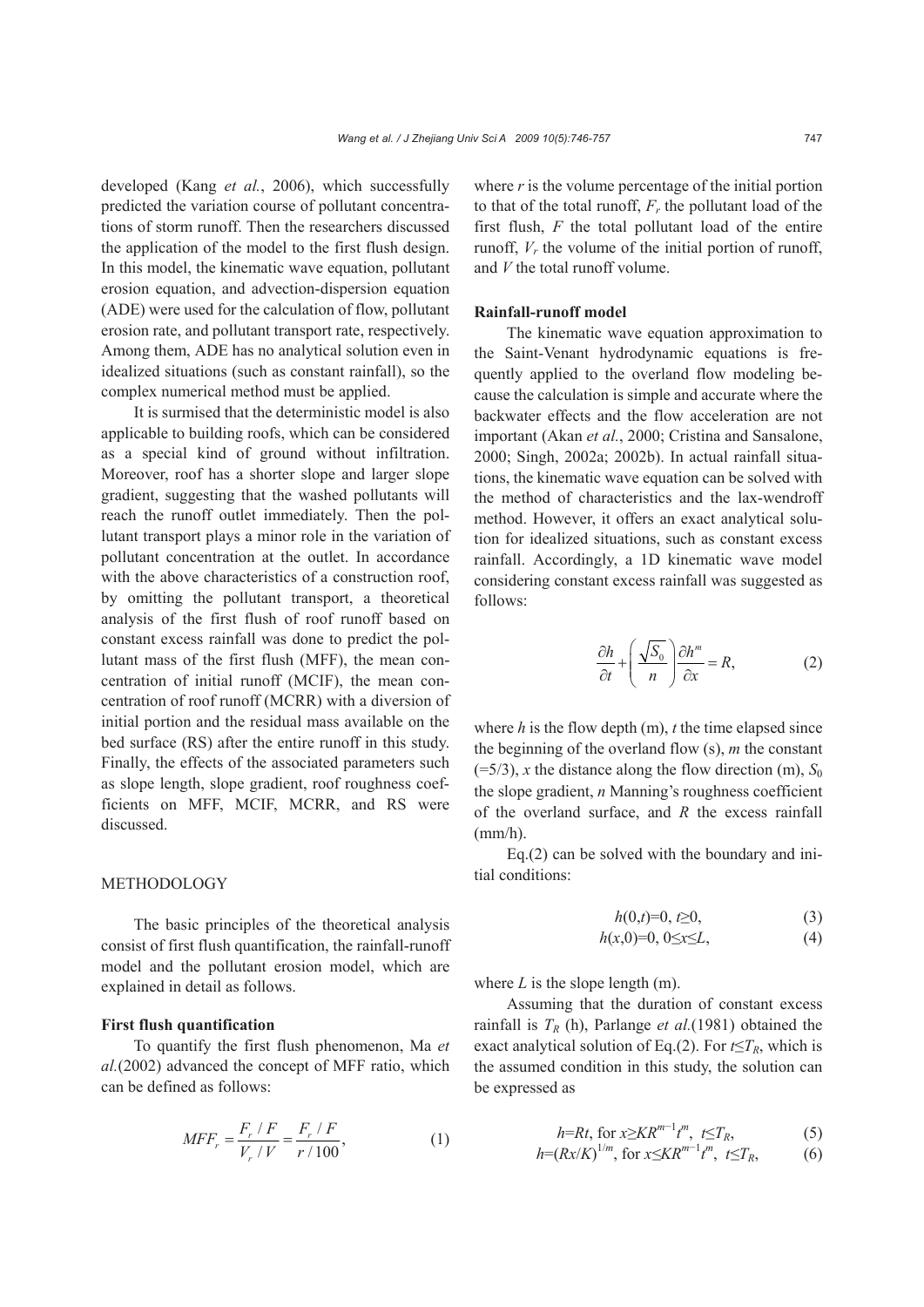where  $K = \sqrt{S_0}/n$ .

#### **Pollutant erosion model**

The pollutant erosion rate was generally assumed as a first-order reaction that acts as a function of mass available on the bed surface (Singh, 1996; Tomanovic and Maksimovic, 1996). However, it was found that the above assumption cannot model both the initial high pollutant concentrations observed in the early runoff and the low residual concentrations at the latter part of the storm. Then Kang *et al.*(2006) made modifications by suggesting the concepts of short-term pollutant source and long-term pollutant source. The modified equation is presented as follows:

$$
\frac{\mathrm{d}m_{x,t}}{\mathrm{d}t} = -\varepsilon_s u^2 m_{x,t} - \varepsilon_1 u^2, \tag{7}
$$

where  $m_{x,t}$  is the mass available on the bed surface (g/m<sup>2</sup>), *u* is the flow velocity (m/s),  $\varepsilon$ <sub>s</sub> (s/m<sup>2</sup>) and  $\varepsilon$ <sub>l</sub>  $(g·s/m<sup>4</sup>)$  are erosion coefficients of the pollutant mass from the short-term and long-term sources, respectively.

## MATHEMATICAL DERIVATION

#### **Duration of the first part of runoff**  $(T_r)$

Assuming that the volume of the first portion of runoff on the unit width basis is  $V_r$ ,  $T_r$  can be deduced as follows.

According to Eq.(5), we have

$$
V_r = \int_0^{T_r} q dt = \int_0^{T_r} K R^m t^m dt = \frac{K R^m T_r^{m+1}}{m+1},
$$
  
for  $L \ge K R^{m-1} T_r^m$ , (8)

where *q* is the flow rate per unit width and *q*=*Kt*.

According to Eq. $(5)$  and Eq. $(6)$ , we get

$$
V_r = \int_0^{T_r} q dt
$$
  
= 
$$
\int_0^{(L/(KR^{m-1}))^{1/m}} K R^m t^m dt + \int_{(L/(KR^{m-1}))^{1/m}}^{T_r} K(RL/K) dt
$$
  
= 
$$
\frac{L^{(m+1)/m} R^{1/m}}{(m+1)K^{1/m}} + R L(T_r - (L/(KR^{m-1}))^{1/m}), \qquad (9)
$$

for 
$$
L \leq KR^{m-1}T_r^m
$$
.

The volume of a total runoff on the unit width basis *V* can be written as

$$
V = \frac{LRT_R}{\sqrt{1 + S_0^2}}.\tag{10}
$$

When  $T_r = T_R = T_c$  ( $T_c$ , time of concentration, is  $(L/(KR^{m-1}))^{1/m}$  in Eq.(9) and Eq.(10), *V*−*V<sub>r</sub>* will be equilibrium detention storage for the roof, which is almost the same as the previous research (Wong and Li, 2000), although the very limited influence of  $S_0$  on *V* was considered in this study.

Then the following equation can be obtained:

$$
\frac{V_r}{V} \times 100 = r.
$$
 (11)

Integrating Eq.(8) and Eq.(11) yields:

$$
T_r = \left(\frac{(r/100)LT_R(m+1)}{\sqrt{1 + {S_0}^2}KR^{m-1}}\right)^{1/(m+1)}.\tag{12}
$$

Then whether the above  $T_r$  satisfies the inequality "*L*≥*KRm−*<sup>1</sup> *<sup>m</sup> Tr* " shall be checked. If not, integrating Eq.(9) and Eq.(11) yields:

$$
T_r = \frac{rT_R}{100} - \frac{R^{(1-m)/m} L^{1/m}}{(m+1)(1+S_0^2)^{1/2m} K^{1/m}} + \left(\frac{L}{\sqrt{1+S_0^2} K R^{m-1}}\right)^{1/m}.
$$
\n(13)

# **Flushed pollutant mass at a position up to time** *Tr*  $(F_{x T})$

Assuming the initial pollutant mass available on the roof is constant and its value is  $m_0$  (g/m<sup>2</sup>), Eq.(7) can be rewritten as follows:

$$
\frac{\mathrm{d}m_{x,t}}{m_{x,t} - \varepsilon_2/\varepsilon_1} = -\varepsilon_1 u^2 \mathrm{d}t. \tag{14}
$$

If  $t=0$ ,  $m_x$  $\bar{r}$ = $m_0$ . Integrating Eq.(14) from 0 to  $T_r$ , we obtain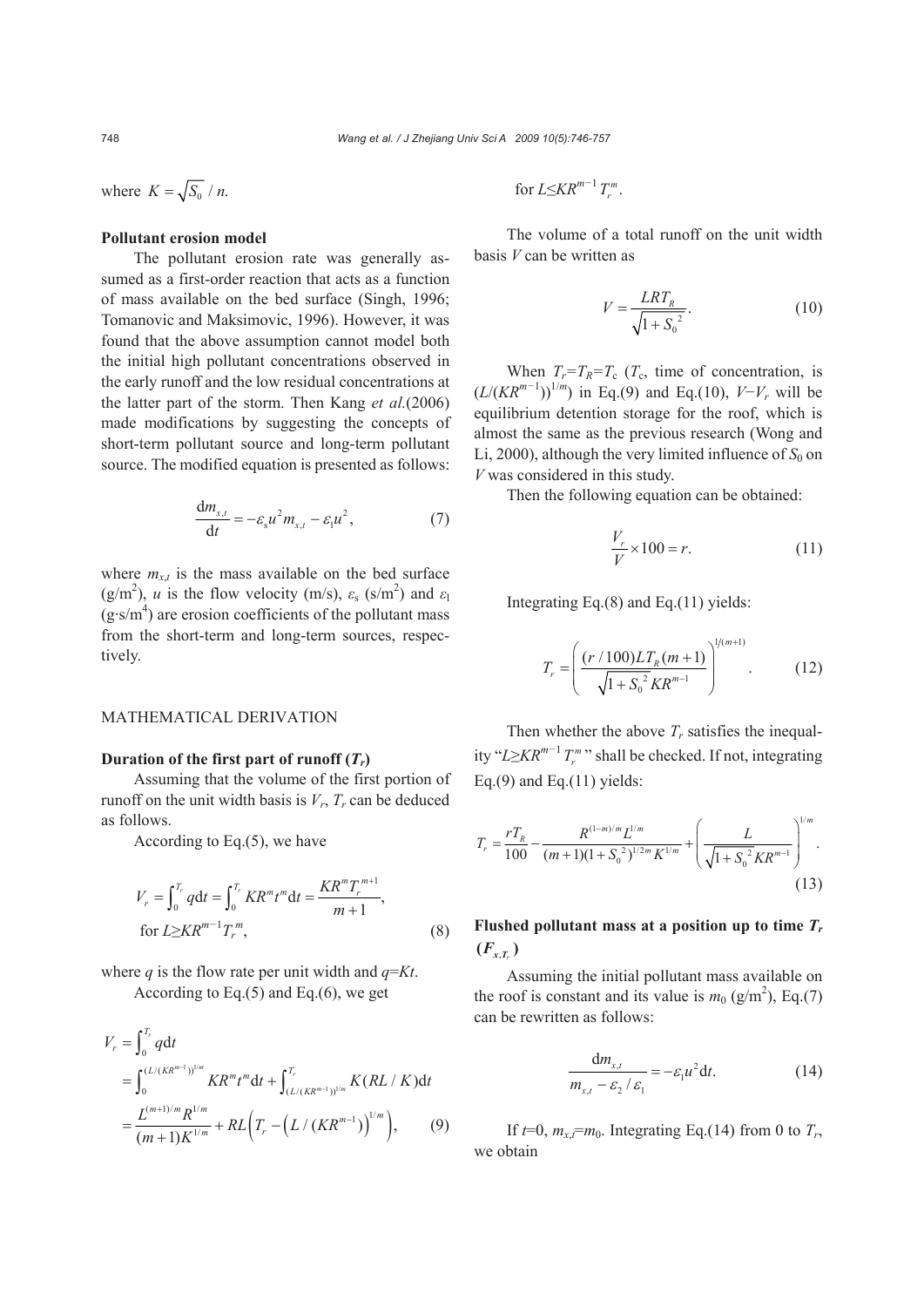$$
\frac{m_{x,T_r} - \varepsilon_2/\varepsilon_1}{m_0 - \varepsilon_2/\varepsilon_1} = e^{-\int_0^{T_r} \varepsilon_1 u^2 dt},
$$

and we can further obtain from the above equation:

$$
\frac{m_{x,T_r}}{m_0} = \left(1 - \left(\frac{\varepsilon_2}{\varepsilon_1}\right) / m_0\right) e^{-\int_0^{T_r} \varepsilon_1 u^2 dt} + \left(\frac{\varepsilon_2}{\varepsilon_1}\right) / m_0.
$$
 (15)

Then the ratio of  $F_{\rm x, T}$  to  $m_0$  is:

$$
\frac{F_{x,T_r}}{m_0} = 1 - \frac{m_{x,T_r}}{m_0} = \left(1 - \left(\frac{\varepsilon_2}{\varepsilon_1}\right) / m_0\right) \left(1 - e^{-\int_0^{T_r} \varepsilon_1 u^2 du}\right) = f(x).
$$
\n(16)

In practice the duration of diversion of the first flush must be less than the rainfall duration, namely  $T_r \leq T_R$ .

According to Eq. $(5)$  and Eq. $(6)$ , the flow velocity *u* can be obtained as

$$
u=Kh^{m-1}=KR^{m-1}t^{m-1}, \text{ for } t\leq (x/(KR^{m-1}))^{1/m}, \quad (17)
$$
  

$$
u=Kh^{m-1}=K(Rx/K)^{(m-1)/m}, \text{ for } t\geq (x/(KR^{m-1}))^{1/m}, \quad (18)
$$

then we have

$$
\int_0^{T_r} u^2 dt = \int_0^{T_r} K^2 R^{2(m-1)} t^{2(m-1)} dt = \frac{1}{2m-1} K^2 R^{2(m-1)} T_r^{2m-1},
$$
  
for  $T_r \le (x/(KR^{m-1}))^{1/m}$ , (19)

and

$$
\int_0^{T_r} u^2 dt = \int_0^{(x/(KR^{m-1}))^{1/m}} K^2 R^{2(m-1)} t^{2(m-1)} dt
$$
  
+ 
$$
\int_{(x/(KR^{m-1}))^{1/m}}^{T_r} K^{2/m} R^{2(m-1)/m} x^{2(m-1)/m} dt
$$
  
= 
$$
\frac{1}{2m-1} K^{1/m} R^{(m-1)/m} x^{(2m-1)/m}
$$
  
+ 
$$
K^{2/m} R^{2(m-1)/m} T_r x^{2(m-1)/m} - K^{1/m} R^{(m-1)/m} x^{(2m-1)/m},
$$
  
for 
$$
T_r \ge (x/(KR^{m-1}))^{1/m}.
$$
 (20)

Let  $K^{1/m}R^{(m-1)/m}$ =P, Eq.(20) can be rewritten as

$$
\int_0^{T_r} u^2 dt = \frac{1}{2m-1} P x^{(2m-1)/m} + P^2 T_r x^{(2m-1)/m} - P x^{(2m-1)/m}.
$$
\n(21)

# **Flushed pollutant mass of the entire roof up to**   $\textrm{time } T_r(F_T)$

During a rainfall, the roof pollutants are flushed off the surface and transported to the downstream by the runoff. The pollutants leaving the roof surface can be considered to reach the outlet without delay in this analysis as the length of the roof is normally a few meters. Based on the above assumption, the difference between the assumed  $F<sub>T<sub>i</sub></sub>$  and its real value is the pollutant load  $(S_{\tau})$  of runoff available on the roof at time  $T_r$ . Then it is necessary to evaluate the error by omitting  $S_{T_r}$ , which is equal to its concentration ( $C_{T_r}$ ) multiplied by its volume  $(V_{T_r})$ . On one hand,  $C_{T_r}$  is much less than MCIF  $(C_r)$  when *r* is large enough (such as *r*≥20), as the pollutant concentration of roof runoff decreases dramatically with time; on the other hand, the volume  $(V_T)$  of runoff available on roof at time  $T_r$  is also much less than that  $(V_r)$  of the initial part of runoff. Therefore it is easy to infer that  $F<sub>r</sub>$  $(F_T = V_r C_r)$  is much larger than  $S_T$   $(S_T = V_T C_T)$ , which can be neglected with an extremely minor error. In engineering practices, the condition of *r*≥20 can be generally satisfied and the simplification is probably meaningful in practice.

For the entire roof, the ratio ( $M_T$ ) of  $F_T$  to  $m_0$ can be derived from Eq.(16) as follows:

$$
M_{T_r} = \frac{F_{T_r}}{m_0} = \frac{\int_0^L f(x) \, \mathrm{d}x}{L}.
$$
 (22)

Eq.(22) can be further expressed as

$$
M_{T_r} = ((m_0 - \varepsilon_l / \varepsilon_s) / (m_0 L))
$$
  
 
$$
\times \int_0^L 1 - e^{-\varepsilon_s \left( \frac{1}{2m-1} P_X^{(2m-1)/m} + P^2 T_r x^{(2m-1)/m} - P_X^{(2m-1)/m} \right)} dx,
$$
  
for  $L \leq K R^{m-1} T_r^m$ , (23)

and

$$
M_{T_r} = \frac{\int_0^{K R^{m-1} T_r^m} f(x) dx + \int_{K R^{m-1} T_r^m}^L f(x) dx}{L}
$$
  
=  $((m_0 - \varepsilon_1 / \varepsilon_s) / (m_0 L))$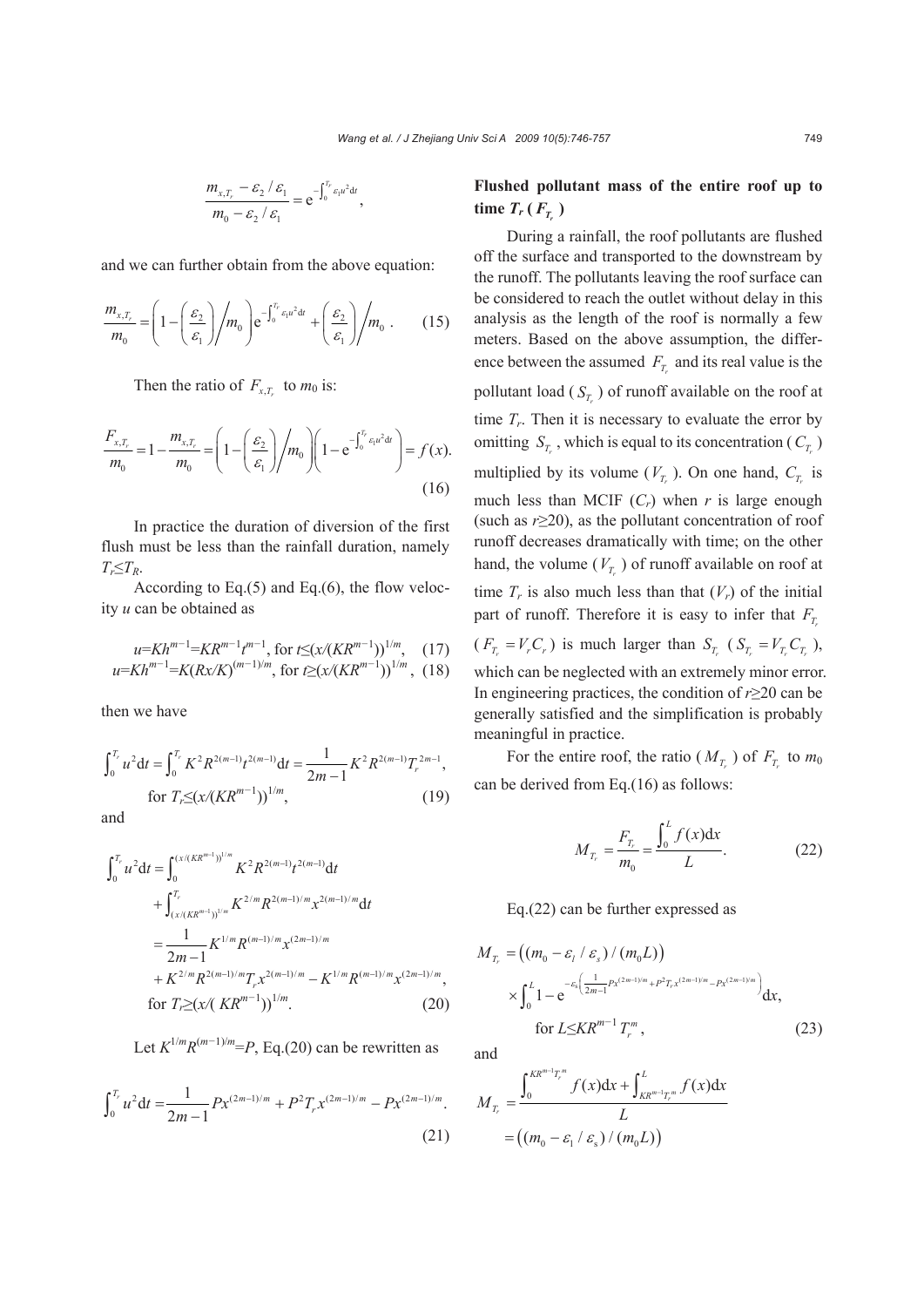$$
\times \left\{ \int_0^{KR^{m-1}T_r^m} 1 - e^{-\varepsilon_s \left( \frac{1}{2m-1} P_X^{(2m-1)/m} + P^2 T_r X^{(2m-1)/m} - P_X^{(2m-1)/m} \right)} dx \right\}
$$
  
+  $(L - KR^{m-1}T_r^m) \left( 1 - e^{-\varepsilon_s \left( \frac{1}{2m-1} K^2 R^{2(m-1)} T_r^{2m-1} \right)} \right) \right\},$   
for  $L \geq KR^{m-1}T_r^m$ . (24)

# **Flushed pollutant mass of the entire roof by the**  designed rainfall  $(F_{T_p})$

When the rainfall stops  $(t \geq T_R)$ , the roof runoff will last for a very short time and the pollutant load of runoff after the time  $T_R$ , like  $S_{T_R}$ , will be too low to be taken into account. Then the flushed pollutant mass of the entire roof by the designed rainfall ( $F<sub>r<sub>r</sub></sub>$ ) can be approximated by that flushed up to time *TR*.

Similarly with respect to Eqs.(23) and (24), the ratio  $(M_{T_n})$  of  $F_{T_n}$  to  $m_0$  can be expressed as follows:

$$
M_{T_R} = ((m_0 - \varepsilon_1 / \varepsilon_s) / (m_0 L))
$$
  
 
$$
\times \int_0^L 1 - e^{-\varepsilon_s \left( \frac{1}{2m-1} P_X^{(2m-1)/m} + P^2 T_R x^{(2m-1)/m} - P_X^{(2m-1)/m} \right)} dx,
$$
  
for  $L \leq K R^{m-1} T_R^m$ , (25)

and

$$
M_{T_r} = \frac{\int_0^{K R^{m-1} T_R^m} f(x) dx + \int_{K R^{m-1} T_R^m}^L f(x) dx}{L}
$$
  
\n
$$
= ((m_0 - \varepsilon_1 / \varepsilon_s) / (m_0 L))
$$
  
\n
$$
\times \left\{ \int_0^{K R^{m-1} T_R^m} 1 - e^{-\varepsilon_s \left( \frac{1}{2m-1} P_X^{(2m-1)/m} + P^2 T_R X^{(2m-1)/m} - P_X^{(2m-1)/m} \right)} dx + (L - K R^{m-1} T_R^m) \left( 1 - e^{-\varepsilon_s \left( \frac{1}{2m-1} K^2 R^{2(m-1)} T_R^{2m-1} \right)} \right) \right\},
$$
  
\nfor  $L \ge K R^{m-1} T_R^m$ . (26)

## Determination of  $MFF_r$ ,  $C_r$ ,  $D_r$ , and  $m_R$

 $MFF_r$  can be derived from Eq.(1), which is expressed as

$$
MFF_r = \frac{M_{T_r} / M_{T_R}}{r / 100}.
$$
 (27)

And MCIF  $(C_r)$ , MCRR  $(D_r)$  and RS  $(m_R)$  can also be easily obtained as follows:

$$
C_r = \frac{F_{T_r}}{rV/100} = \frac{m_0 M_{T_r}}{rV/100},\tag{28}
$$

$$
D_r = \frac{(M_{T_R} - M_{T_r})m_0}{(1 - r / 100)V},
$$
\n(29)

$$
m_R = m_0 - F_{T_R} = (1 - M_{T_R})m_0.
$$
 (30)

The above contents present the derivation process of  $MFF_r$ ,  $C_r$ ,  $D_r$  and  $m_R$  and their analytical expressions. Eqs. $(23)$   $\sim$   $(26)$  require a simple numerical integration (such as Cotes formula). And it is noted that  $MFF_r$  depends on  $S_0$ , L, R,  $T_R$ , r,  $\varepsilon_s$  and *n* except for  $\varepsilon_1$  and  $m_0$ ; all above factors except *r* decide the value of  $m_R$ ; both  $C_r$  and  $D_r$  rely on all factors. Among these factors,  $S_0$ ,  $L$ ,  $R$  and  $T_R$  can be obtained by a direct measurement or local rainfall characteristics; normally *n* has a reference value; however, *ε*s and *ε*<sup>l</sup> must be calibrated with measurements.

#### RESULTS AND DISCUSSION

It is worth mentioning that the theoretical relationship is difficult to verify by empirical data, which will consume much money and energy. The similar difficulties were also encountered by Wong (2008). However, to make the analysis as reliable as possible, this study tried to compare some of the current results with those of the previous study. Consequently, the values or ranges of parameters referred to the published results in the following parts.

## **Relationship between** *MFF***20 and the influencing factors**  $(S_0, n, R, T_R, \varepsilon_s, \text{ and } L)$

As shown in Figs.1a, 1c, 1d and 1e, the increase of  $S_0$ ,  $R$ ,  $T_R$  and  $\varepsilon_s$  leads to the increase of  $MFF_{20}$  and its value asymptotically approaches a maximum. The longer the *L*, the larger the *MFF*<sub>20</sub> yields for the same  $S_0$ , *R*,  $T_R$ , and  $\varepsilon_s$ . Fig.1f shows *MFF*<sub>20</sub> with respect to *L* (*L*≤16 m). As is shown, a longer slope causes a larger  $MFF_{20}$ . The above results agree well with those of Kang *et al.*(2006)'s work in the range of watershed length less than 20 m. Furthermore, they discussed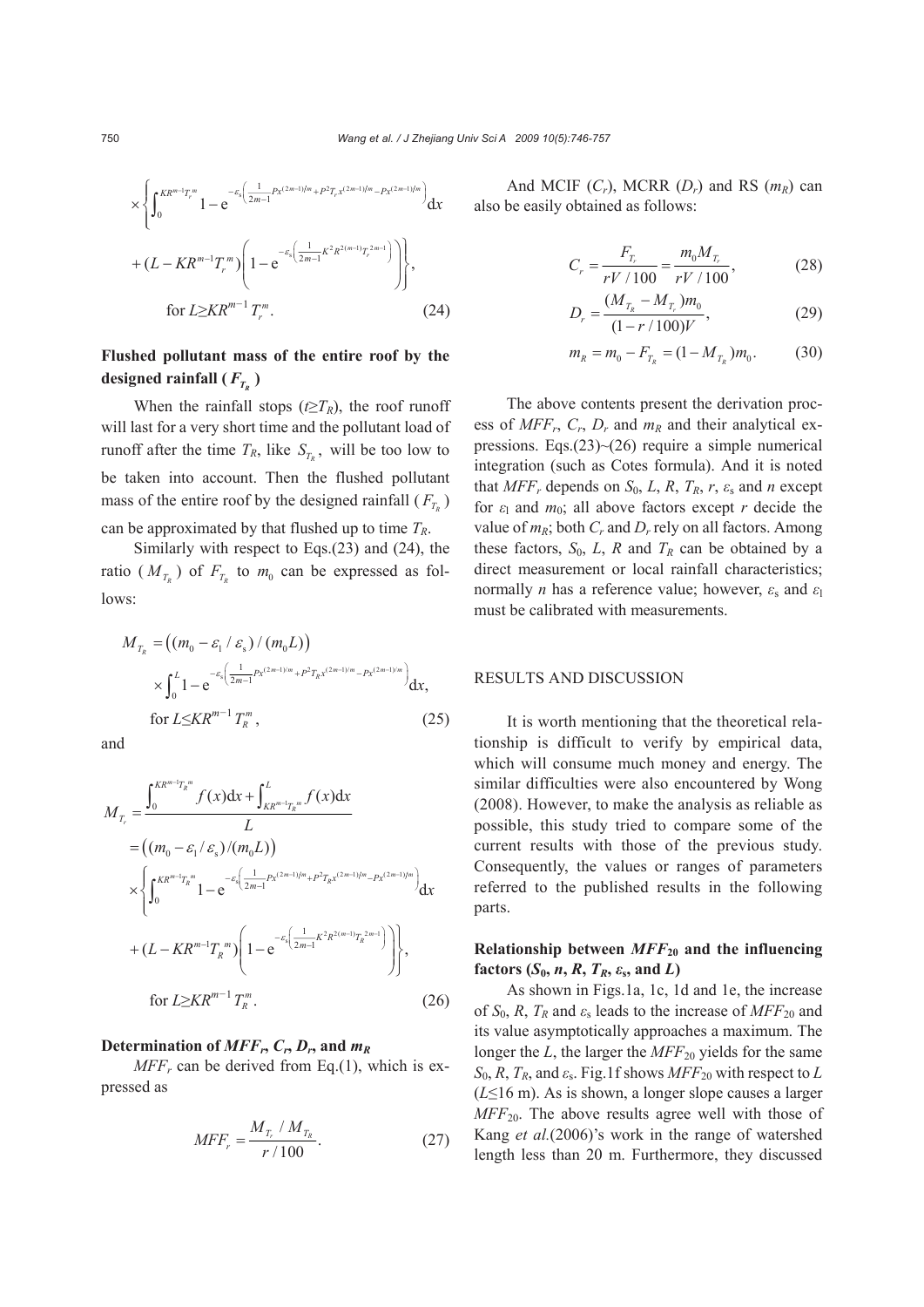the effect of  $\varepsilon_1$  and found that  $MFF_{20}$  is not sensitive to  $\varepsilon_1$  in the shorter watersheds, especially for the watersheds whose length is less than 20 m; i.e.,  $MFF_{20}$  is nearly constant, which corresponds to the conclusion of this study, indicating that  $\varepsilon_1$  has no effect on  $MFF_{20}$ .

Fig.1b displays the effect of the Manning's roughness coefficient on  $MFF_{20}$ . As *n* increases, *MFF*<sub>20</sub> becomes smaller in an approximately linear way. Moreover, a longer slope (*L*=16 m) results in a larger  $MFF_{20}$  and a slower descending speed of  $MFF_{20}$ .

# **Relationship between**  $C_{20}$  and the influencing **factors**  $(S_0, n, R, T_R, \varepsilon_s, \text{ and } L)$

As shown in Figs.2a and 2e,  $C_{20}$  increases as  $S_0$ and  $\varepsilon_s$  mount up. For a shorter slope ( $L=4$  m),  $C_{20}$  is



*H* is the length of slope bottom. As the slope length varies with slope gradients, *H* is used to replace *L*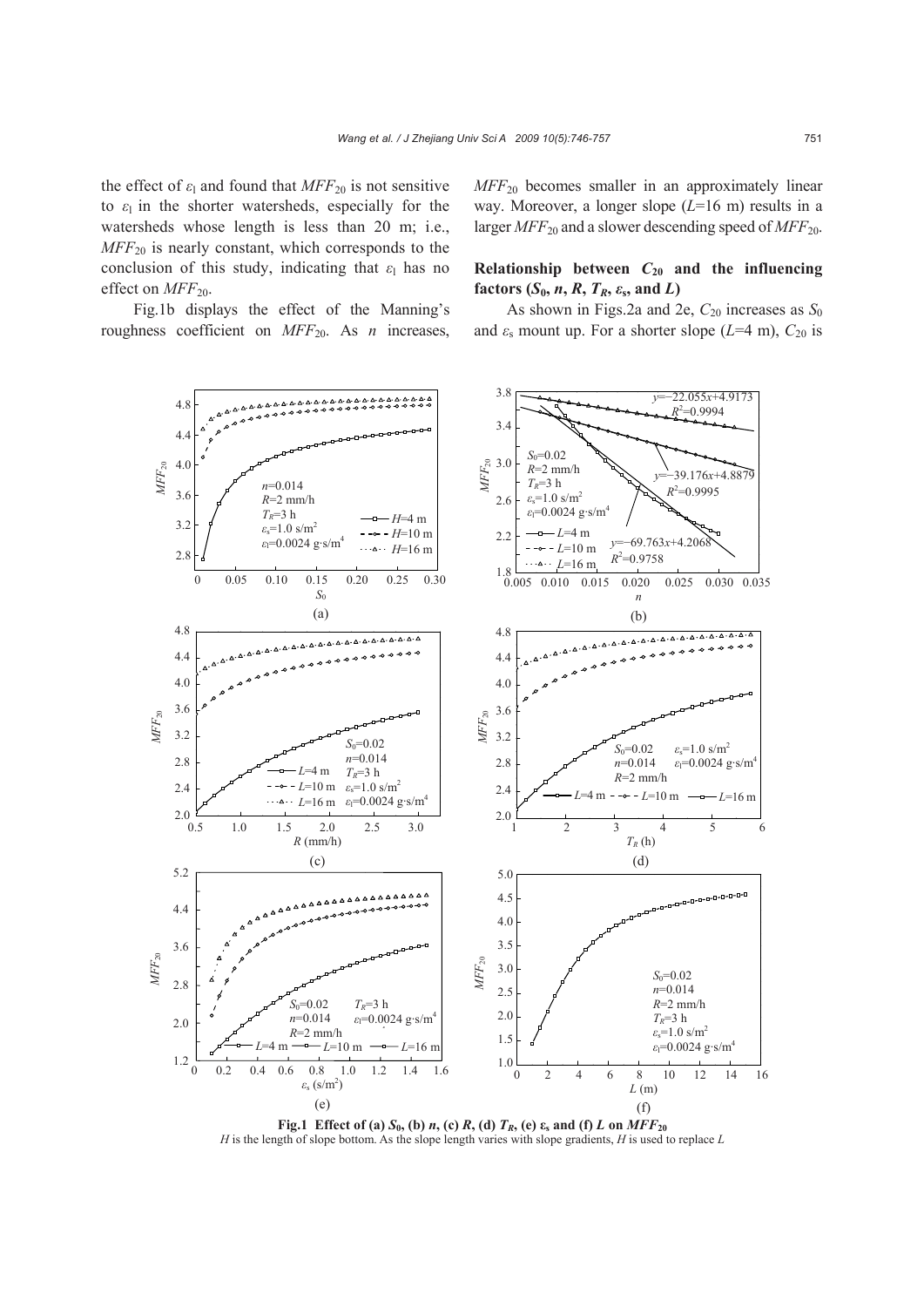larger and more sensitive to  $S_0$  and  $\varepsilon_s$ . Fig.2b displays  $C_{20}$  with respect to *n* and *L*.  $C_{20}$  proportionally decreases as *n* increases and a longer slope (*L*=16 m) yields a smaller  $C_{20}$ . There has been little data to verify the effect of  $L$  on  $C_{20}$ ; however, Pitt (1987) examined the relationship between surface roughness and the total washoff load and found that smooth surfaces produced a larger washoff load than did rough surfaces under the same condition of rainfall, which proves the reasonability of the result in this study. According to Figs.2c and 2d, larger *R* and *TR* produce smaller  $C_{20}$ . Fig.2f examines the relationship between  $C_{20}$  and  $L$ . It is observed that a maximum  $C_{20}$  exists, which may be due to the fact that a shorter slope  $(L \leq 2$  m) has no enough flow energy to flush roof pollutants and that a longer slope  $(L \geq 2 \text{ m})$ provides too much volume of the first portion of runoff.



**Fig.2** Effect of (a)  $S_0$ , (b) *n*, (c) *R*, (d)  $T_R$ , (e)  $\varepsilon_s$  and (f) *L* on  $C_{20}$ *H* is the length of slope bottom. As the slope length varies with slope gradients, *H* is used to replace *L*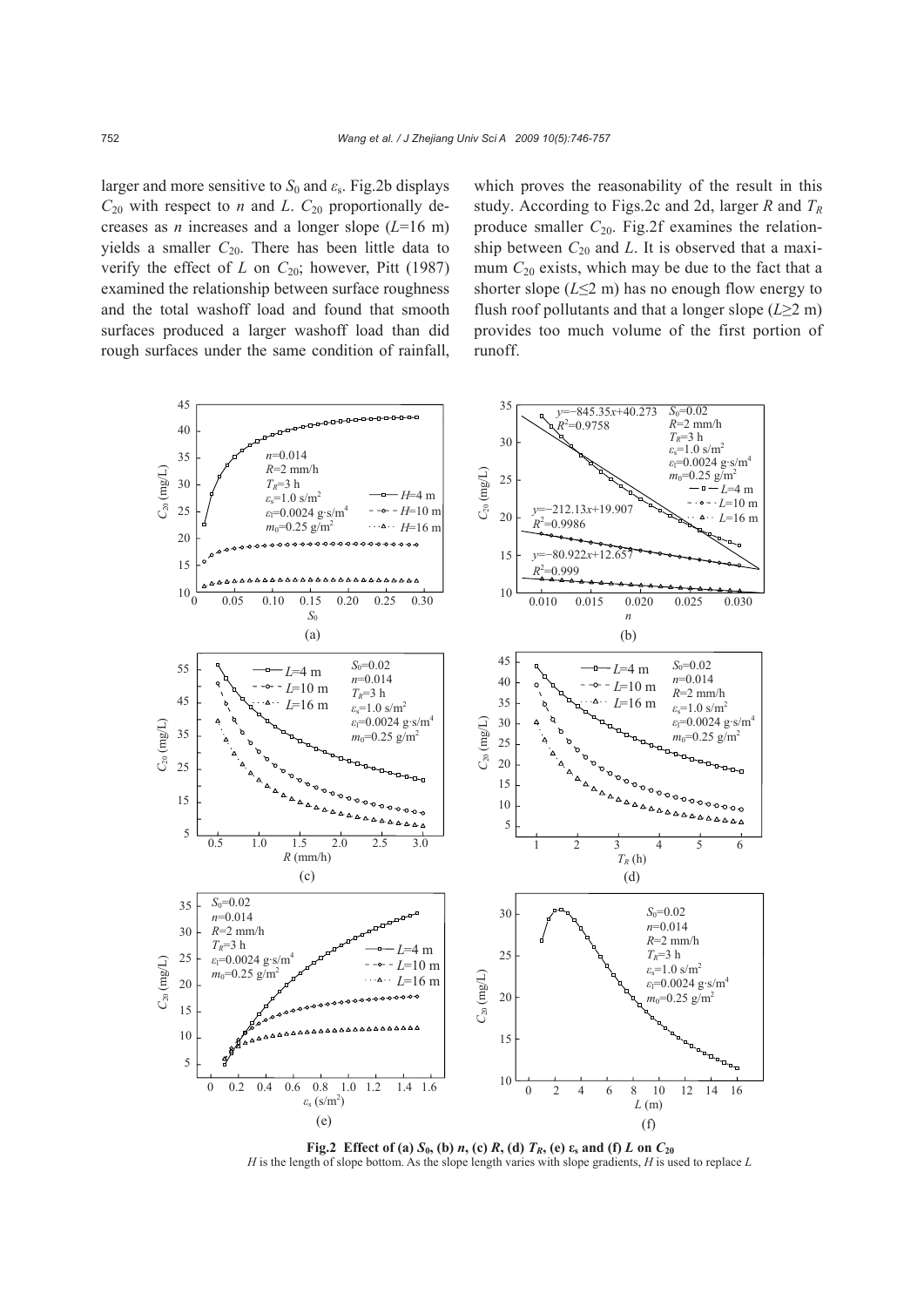# **Relationship between**  $D_{20}$  **and the influencing factors**  $(S_0, n, R, T_R, \varepsilon_s, \text{ and } L)$

*D*20 is an important index of water quality of roof runoff after the first part of runoff being diverged, so it is meaningful to investigate the affecting factors of  $D_{20}$ . Figs.3a, 3c and 3d describe the relationship between three factors  $(S_0, R \text{ and } T_R)$  and  $D_{20}$  for three different slope lengths  $(4, 10$  and  $16$  m).  $D_{20}$  diminishes

rapidly as  $S_0$ ,  $R$  and  $T_R$  increases; and a longer slope produces a smaller  $D_{20}$ , which means that rainwater from a long slope (*L*=16 m) after a diversion of the same portion is cleaner than that from a short slope  $(L=4 \text{ m})$ . As shown in Fig.3b, as *n* grows,  $D_{20}$  also increases approximately linearly. Furthermore, the longer the slope length, the smaller the increase rates. The effect of  $\varepsilon_s$  on  $D_{20}$  is a little complex as



**Fig.3** Effect of (a)  $S_0$ , (b) *n*, (c) *R*, (d)  $T_R$ , (e)  $\varepsilon_s$  and (f) *L* on  $D_{20}$ *H* is the length of slope bottom. As the slope length varies with slope gradients, *H* is used to replace *L*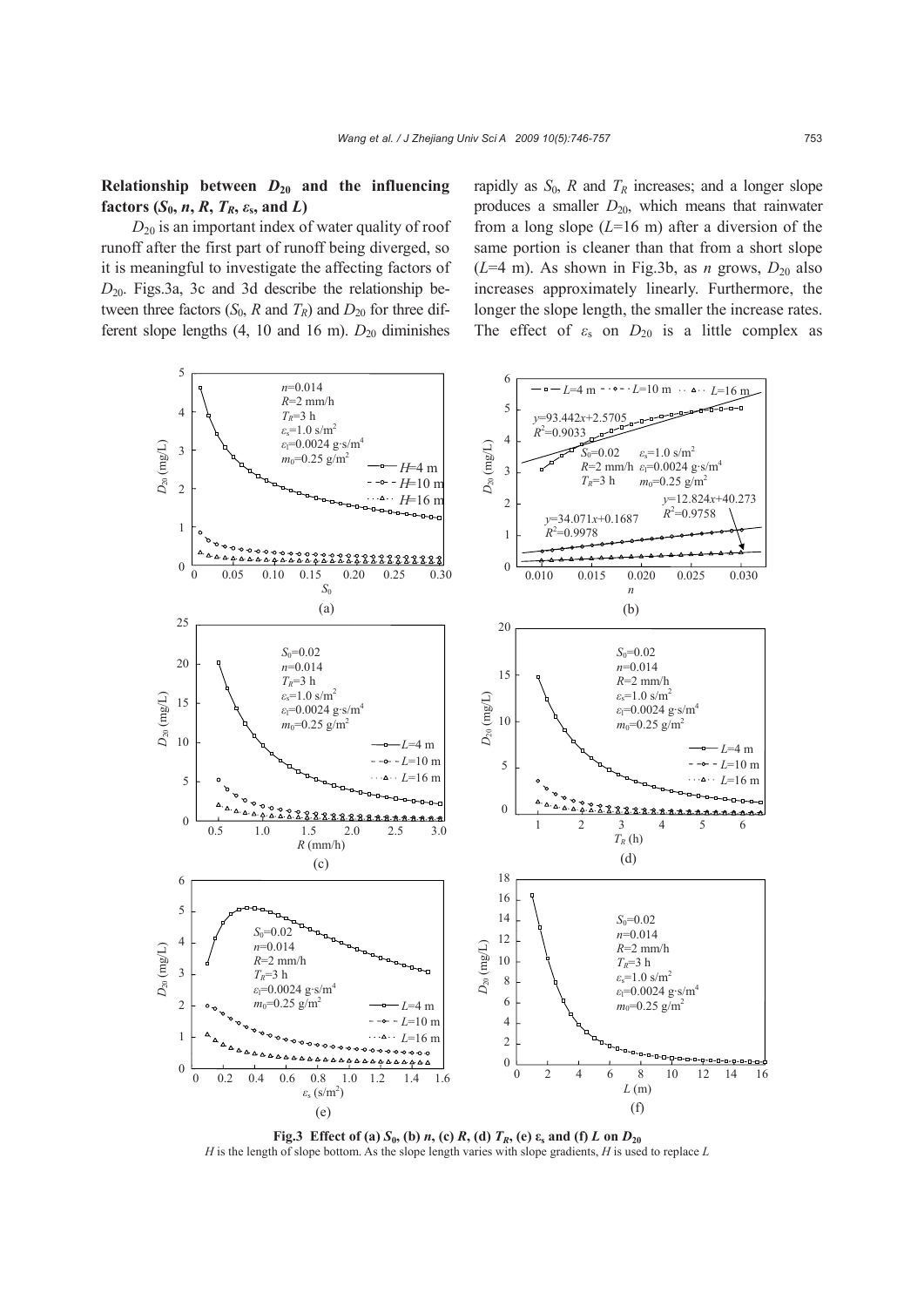represented in Fig.3e. For *L*=4 m, there exists a peak of  $D_{20}$ ; for  $L=10$  or 16 m,  $D_{20}$  decreases as  $\varepsilon_s$  increases. And it can be found that a shorter slope always produces a larger  $D_{20}$ . Fig.3f specially examines the influence of *L* on  $D_{20}$ , which indicates that  $D_{20}$  becomes smaller as the slope length increases and especially, it diminishes rapidly when the slope length is in a shorter range (*L*≤6 m).

## Relationship between  $m_R$  and the influencing fac- $\mathbf{t}$  **tors**  $(S_0, n, R, T_R, \varepsilon_s \text{ and } L)$

As roof pollutants cannot be completely washed

away, roof is still covered with a certain concentration of contaminants after rainfall, which will be a pollution source for next runoff event. Then examining the influencing factors of  $m_R$  is beneficial to pollution reduction. Strictly speaking,  $m_R$ —having no relation to the first flush―reflects the behavior of the total runoff.

Figs.4a, 4c, 4d and 4e show that  $m_R$  diminishes as  $S_0$ ,  $R$ ,  $T_R$  and  $\varepsilon_s$  increase; a longer slope leads to a smaller  $m_R$ . Fig.4b displays  $m_R$  with respect to *n*.  $m_R$  is positively proportional to *n* for a longer slope (*L*=16 m); both  $m_R$  and its variation are smaller than those



**Fig.4** Effect of (a)  $S_0$ , (b)  $n$ , (c)  $R$ , (d)  $T_R$ , (e)  $\varepsilon_s$  and (f)  $L$  on  $m_R$ *H* is the length of slope bottom. As the slope length varies with slope gradients, *H* is used to replace *L*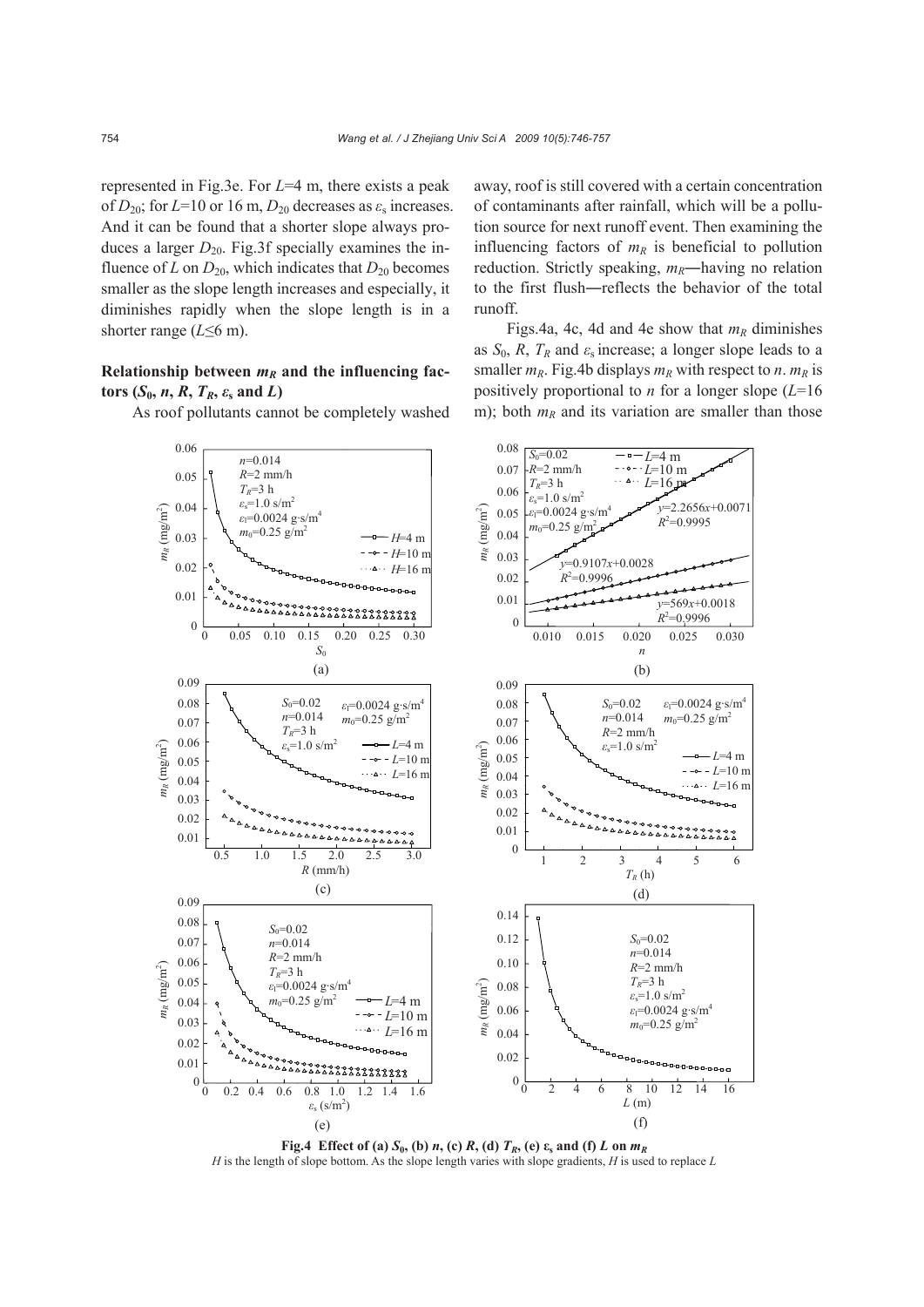for a shorter slope (*L*=4 m). Different values of *L* ranged from 1 to 16 m are simulated in Fig.4f. A longer slope produces a smaller  $m_R$  while  $L$  strongly affects  $m_R$  when *L* is less than 6 m.

# **Relationship between**  $\varepsilon_1$  and the parameters ( $C_{20}$ ,  $D_{20}$  and  $m_R$ )

As mentioned above, *ε*l has nothing to do with  $MFF_{20}$ ; however, it affects  $C_{20}$ ,  $D_{20}$  and  $m_R$ . In view of this, different values of  $\varepsilon_1$  (0.0001 g·s/m<sup>4</sup> ≤ $\varepsilon_1$  ≤0.00015  $g·s/m<sup>4</sup>$ ) are simulated in Fig.5. The results showed that  $C_{20}$  and  $D_{20}$  are inversely proportional to  $\varepsilon_1$ , while

 $m_R$  is just the reverse. However, the variation of  $C_{20}$ ,  $D_{20}$  and  $m_R$  is much small in the simulated range.

## **Relationship between** *r* **and the parameters (***MFFr***,**   $C_r$  and  $D_r$

In engineering practices, it is necessary to determine an optimum *r* in terms of technology and economy. Among technical considerations, pollution reduction is an important factor, and *MFFr*, *Cr* and *Dr* are three important parameters for runoff pollution control. Fig.6 examines the effect of *r* on them. It shows that  $MFF_r$ ,  $C_r$  and  $D_r$ , diminishing as  $r$ 



**Fig.6** Effect of *r* on (a)  $MFF_r$ , (b)  $C_r$  and (c)  $D_r$ ,  $S_0=0.02$ ,  $n=0.014$ ,  $R=2$  mm/h,  $T_R=3$  h,  $\varepsilon_s=1.0$  s/m<sup>2</sup>,  $\varepsilon_l=0.0024$  g·s/m<sup>4</sup>,  $m_0$ =0.25 g/m<sup>2</sup>

**Fig.5** Effect of  $\varepsilon_1$  on  $C_{20}$ ,  $D_{20}$  and  $m_R$ . (a)  $L=4$  m; (b)  $L=10$  m;  $f(c)$   $L=16$  m.  $S_0=0.02$ ,  $n=0.014$ ,  $R=2$  mm/h,  $T_R=3$  h,  $\varepsilon_s=1.0$  s/m<sup>2</sup>,  $m_0$ =0.25 g/m

*L*=4 m *L*=10 m *L*=16 m

*L*=4 m *L*=10 m  $I=16 \text{ m}$ 

00000028

 *L*=4 m  *L*=10 m *L*=16 m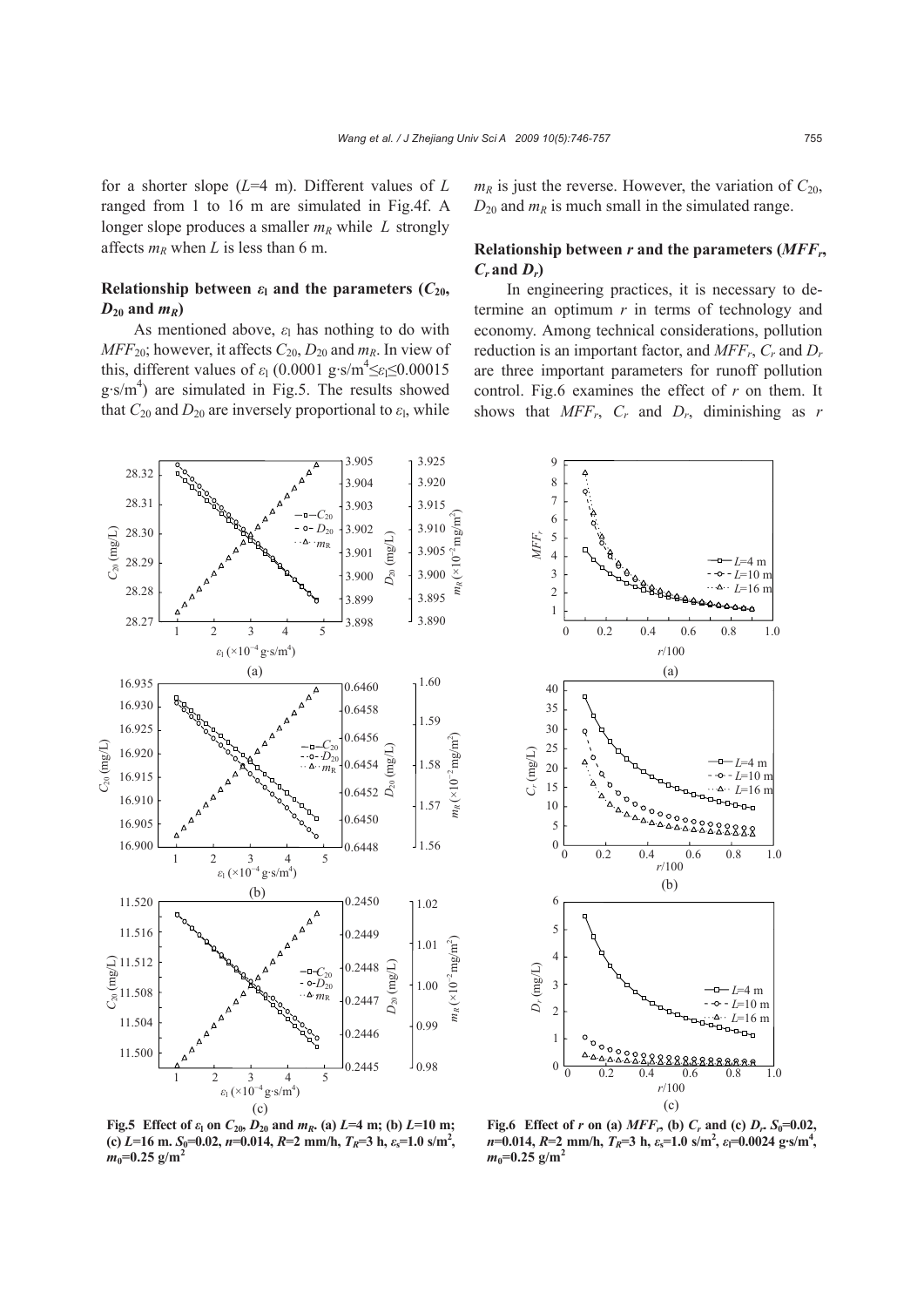increases, are more sensitive to *r* in a smaller range (*r*≤40). Furthermore, it is interesting to note that the influence of *r* on  $MFF_r$ ,  $C_r$  and  $D_r$  is greater for a short roof  $(L=4 \text{ m})$  than for a long roof  $(L=16 \text{ m})$ .

#### **CONCLUSION**

A theoretical analysis was carried out to establish the relationship between the first flush of roof runoff and the associated factors. The theoretical derivation used the kinematic wave model and pollutant erosion equation and disregarded the pollutant transport based on a short building roof  $(\leq 20 \text{ m})$ . The theoretical analysis predicted pollutant MFF, MCIF, MCRR with a diversion of the initial portion and RS after the entire runoff. Some of the results are accorded with those of other studies, so it may provide reference for further studies on roof runoff in respect of rainwater utilization or runoff pollution control.

(1) Analytical relationship between first flush parameters (MFF<sub>r</sub>, C<sub>r</sub>, D<sub>r</sub> and  $m_R$ ) and roof characteristics such as slope length, slope, roof roughness, rainfall intensity, duration, initial mass, and erosion coefficients were obtained.

 (2) For common roofs whose slope length is less than 20 m, the increase of  $L$ ,  $S_0$  and decrease of  $n$ generally leads to the increase of *MFF*20 and *C*20 and the decrease of  $D_{20}$  and  $m_R$ , which indicates that a longer roof, steeper roof gradient and smoother roof surface will be beneficial to rainwater reuse or pollution control.

 (3) Long-term pollution sources have a small effect on  $C_{20}$ ,  $D_{20}$  and  $m_R$ , even though a larger  $\varepsilon_1$ produces smaller  $C_{20}$  and  $D_{20}$  and a larger  $m_R$ .

(4)  $MFF_r$ ,  $C_r$  and  $D_r$  diminish as *r* increases, while their decreasing is more sensitive to *r* in a smaller range (*r*≤40).

#### **References**

- Akan, A.O., Schafran, G.C., Pommerenk, P., Harrell, L.J., 2000. Modeling storm-water runoff quantity and quality from marine drydocks. *Journal of Environmental Engineering*, **126**(1):5-11. [doi:10.1061/(ASCE)0733-9372(2000)126: 1(5)]
- Chang, M., McBroom, M.W., Beasley, R.S., 2004. Roofing as a source of nonpoint water pollution. *Journal of Environmental Management*, **73**(4):307-315. [doi:10.1016/j. jenvman.2004.06.014]
- Charbeneau, R.J., Barrett, M.E., 1998. Evaluation of methods for estimating stormwater pollutant loads. *Water Envi-*

*ronment Research*, **70**(7):1295-1302. [doi:10.2175/1061 43098X123679]

- Cristina, C.M, Sansalone, J.J., 2000. Kinematic wave model of urban pavement rainfall-runoff subject to traffic loadings. *Journal of Environmental Engineering*, **126**(7):629-636. [doi:10.1061/(ASCE)0733-9372(2003)129:7(629)]
- Cristina, C.M., Sansalone, J.J., 2003. ''First flush,'' Power law and particle separation diagrams for urban storm-water suspended particulates. *Journal of Environmental Engineering*, **129**(4):298-307. [doi:10.1061/(ASCE)0733-9372 (2003)129:4(298)]
- Förster, J., 1999. Variability of roof runoff quality. *Water Science and Technology*, **39**(5):137-144.
- Gupta, K., Saul, A.J., 1996. Specific relationships for the first flush load in combined sewer flows. *Water Research*, **30**(5):1244-1252. [doi:10.1016/0043-1354(95)00282-0]
- Kang, J.H., Kayhanian, M., Stenstrom, M.K., 2006. Implication of a kinematic wave model for first flush treatment design. *Water Research*, **40**(20):3820-3830. [doi:10. 1016/j.watres.2006.09.007]
- Lee, J.H., Bang, K.W., Ketchum, L.H., Choe, J.S., Yu, M.J., 2002. First flush analysis of urban storm runoff. *The Science of the Total Environment*, **293**(1-3):163-175. [doi:10.1016/S0048-9697(02)00006-2]
- Ma, M., Khan, S., Li, Y., Kim, L., Ha, S., Lau, S., Kayhanian, M., Stenstrom, M.K., 2002. First Flush Phenomena for Highways: How It Can be Meaningfully Defined. Proceedings of 9th International Conference on Urban Drainage, Portland, Oregon, USA.
- Parlange, J.Y., Rose, C.W., Sander, G., 1981. Kinematic flow approximation of runoff on a plane: an exact analytical solution. *Journal of Hydrology*, **52**(1-2):171-176. [doi:10.1016/0022-1694(81)90104-9]
- Pitt, R., 1987. Small Storm Urban Flow and Particulate Washoff Contributions to Outfall Discharges. PhD Thesis, University of Wisconsin, Madison, WI, USA.
- Sansalone, J.J., Cristina, C.M., 2004. First flush concepts for suspended and dissolved solids in small impervious watersheds. *Journal of Environmental Engineering*, **130**(11):1301-1314. [doi:10.1061/(ASCE)0733-9372 (2004)130:11(1301)]
- Simmons, G., Hope, V., Lewis, G., Whitmore, J., Gao, W., 2001. Contamination of potable roof-collected rainwater in Auckland, New Zealand. *Water Research*, **35**(6):1518- 1524. [doi:10.1016/S0043-1354(00)00420-6]
- Singh, V.P., 1996. Kinematic Wave Modeling in Water Resources: Surface Water Hydrology. Wiley, New York.
- Singh, V.P., 2002a. Kinematic wave solutions for pollutant transport by runoff over an impervious plane, with instantaneous or finite-period mixing. *Hydrological Processes*, **16**(9):1831-1863. [doi:10.1002/hyp.359]
- Singh, V.P., 2002b. Kinematic wave solutions for pollutant transport over an infiltrating plane with finite-period mixing and mixing zone. *Hydrological Processes*, **16**:2441-2477. [doi:10.1002/hyp.1011]
- Tomanovic, A., Maksimovic, C., 1996. Improved modeling of suspended solids discharge from asphalt surface during